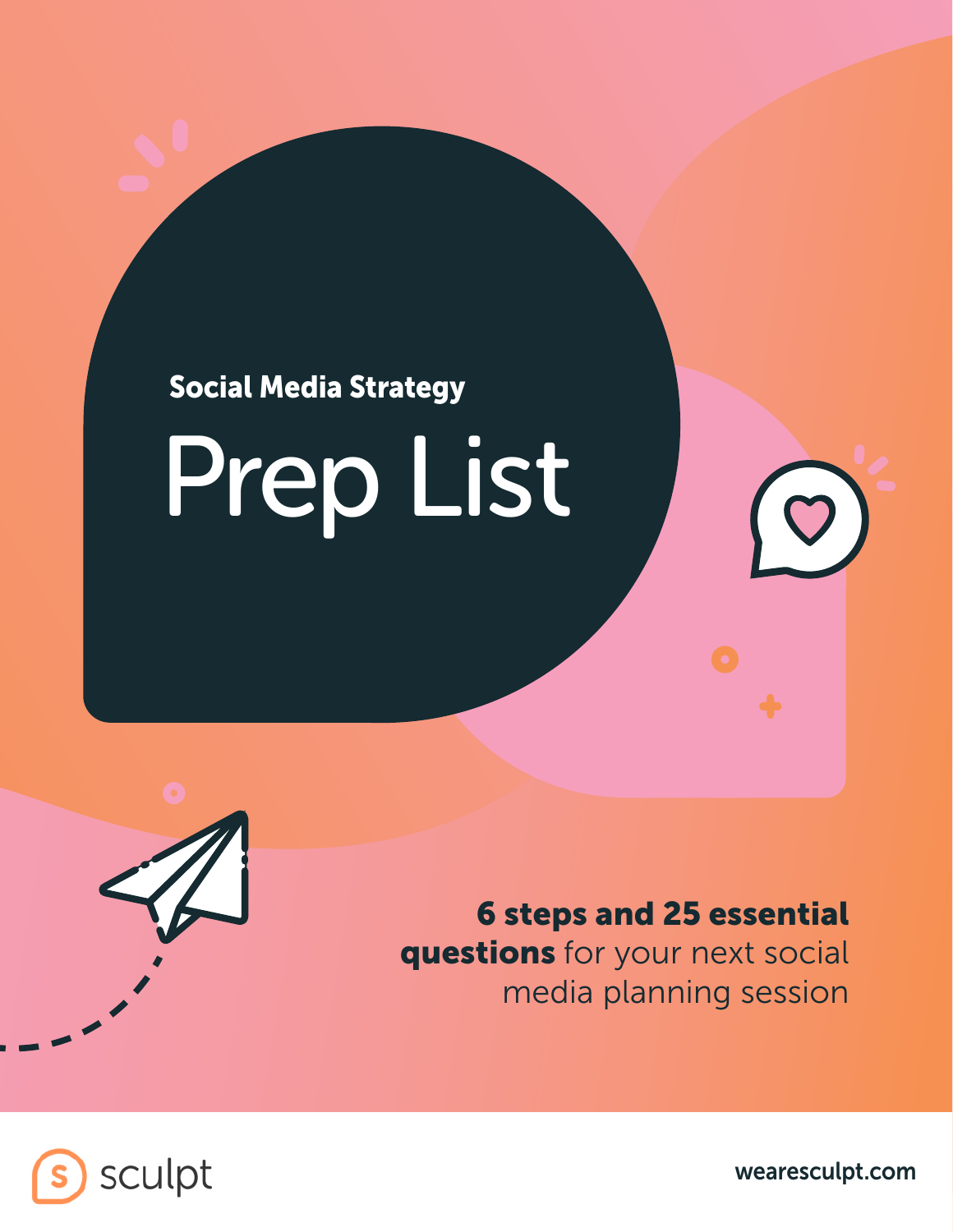## The Social Media Strategy Planning Prep List

## This isn't a checklist, it's a prep list.

A checklist is a series of steps for executing a plan.

The prep list helps you figure out what you should be planning in the first place. It's the pre-work before your meeting.

The social media prep list is versatile. Use it for an annual plan, a campaign plan, or a sprint plan.

The prep list will help align your social media goals, roles, and content so you can build an audience that cares, shares, and converts in 2021.

### The foundation of the Prep List is our 6-step social media strategy framework.

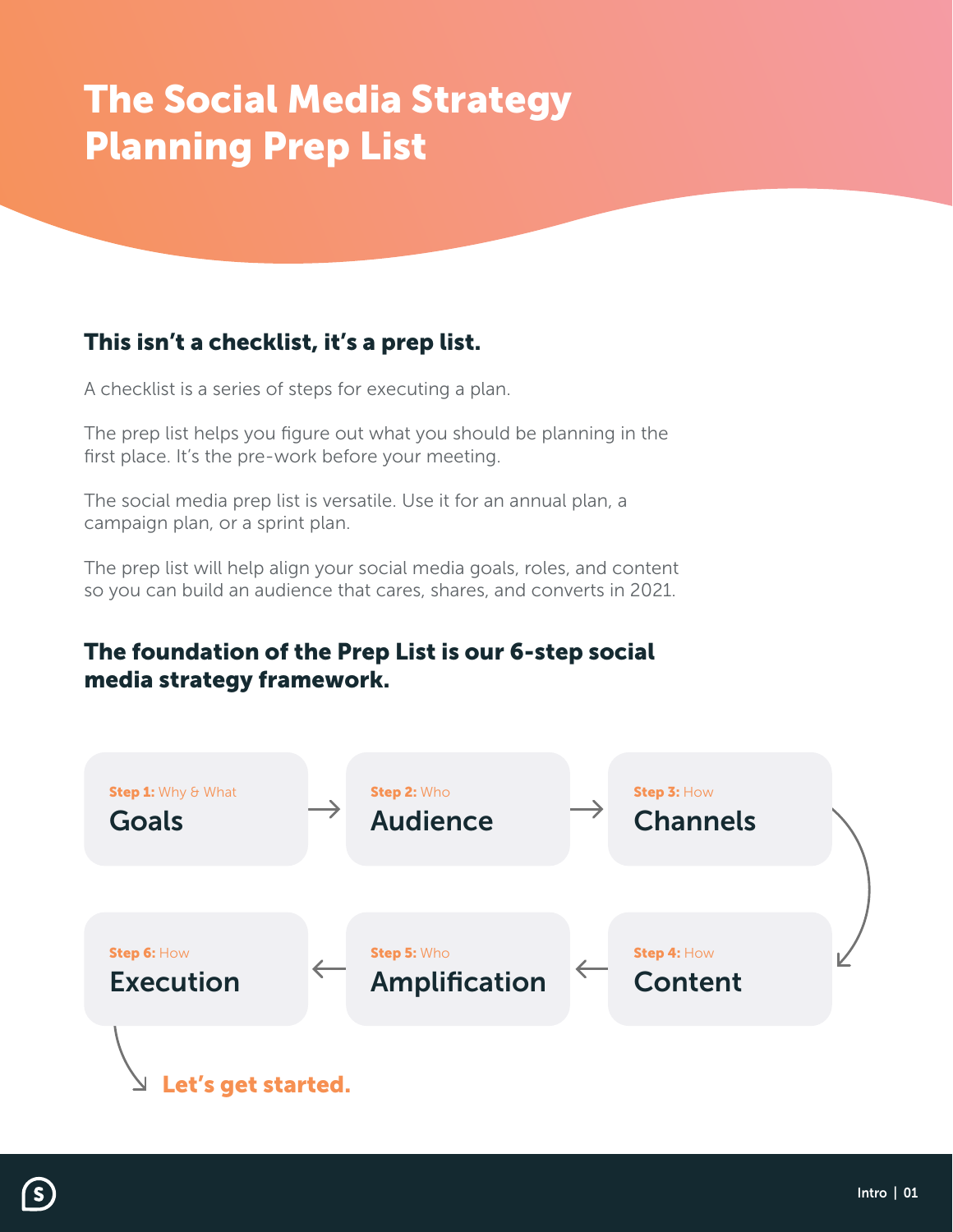

1. Are our social media goals linked to our most important business and marketing goals?

2. Are they SMART (Specific, Measurable, Achievable, Relevant, Time-bound)?

**3.** Can our goals break down into KPIs that will help us measure our progress towards them?

4. Does leadership support the decision to focus on these goals?

Using this model, you can identify both a primary goal and secondary, supporting goals. Keep in mind: The more goals you set, the more resources it will take to achieve it. Focus is key.

#### Step One

# Setting Social Media Goals

Before you can start planning how to get somewhere you need to ask, "where are we going in the first place?" That somewhere is described by your social media goals.

Don't fall into the "pick a number" trap. Start with a real destination and work backwards.

Starting with your company-wide goals for the period, narrow in on what you need to achieve through your marketing and then social media program to hit them. You can do this in two steps: First by identifying the strategic role of social media in your plan, then its number.

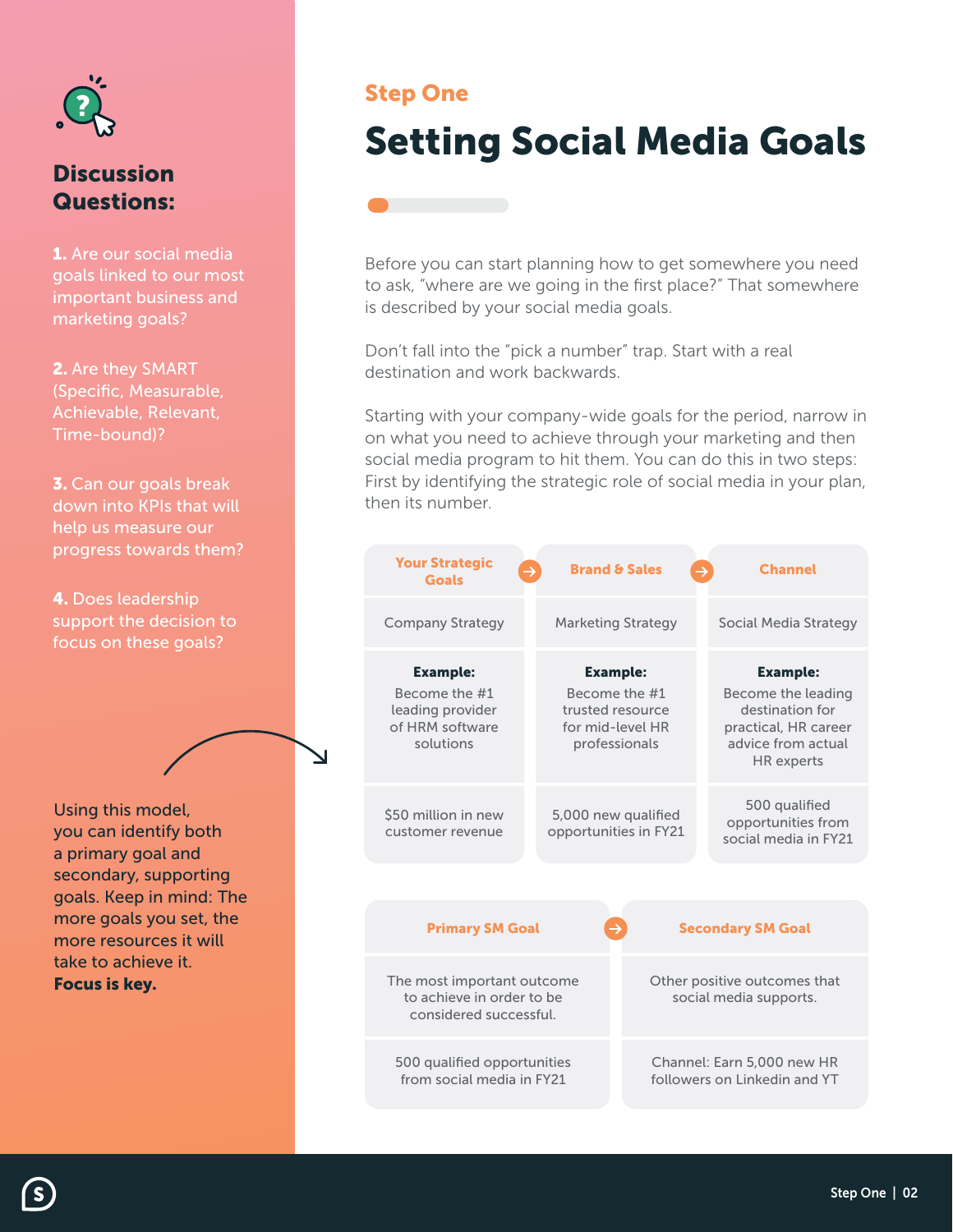

5. Who are the core and aspirational audiences we need to reach?

6. How would our audience describe themselves demographically, psychographically, and as a tribe (labels)?

7. What are our audiences' goals and pain points we help solve?

8. How can social media help them on their buying journey?

#### Step Two:

# Identifying Target Audiences

Who do we need to reach to hit our goals? What do we know about our audience? That's step two. Identify the people that fall into these two main groups: your ideal customer profiles, and the people that influence them.

Complex businesses appeal to different industry segments, and several roles within each. So how do you choose? Keep in mind that the answer might be "choose more than one." Just know that more distinct audiences means more content customization and more paid campaigns to reach them.

| <b>Most Valuable Customers</b>                                                                 | <b>Influencer Audience</b>                                                                      |
|------------------------------------------------------------------------------------------------|-------------------------------------------------------------------------------------------------|
| The customer persona who<br>could drive the most value.                                        | The audience persona who can<br>elevate our brand and reach<br>our customers.                   |
| <b>Example:</b> HR Director at a<br>medium to large firms with<br>growing HR management needs. | <b>Example:</b> Thought leader in the<br>HR space with a large network<br>of engaged followers. |

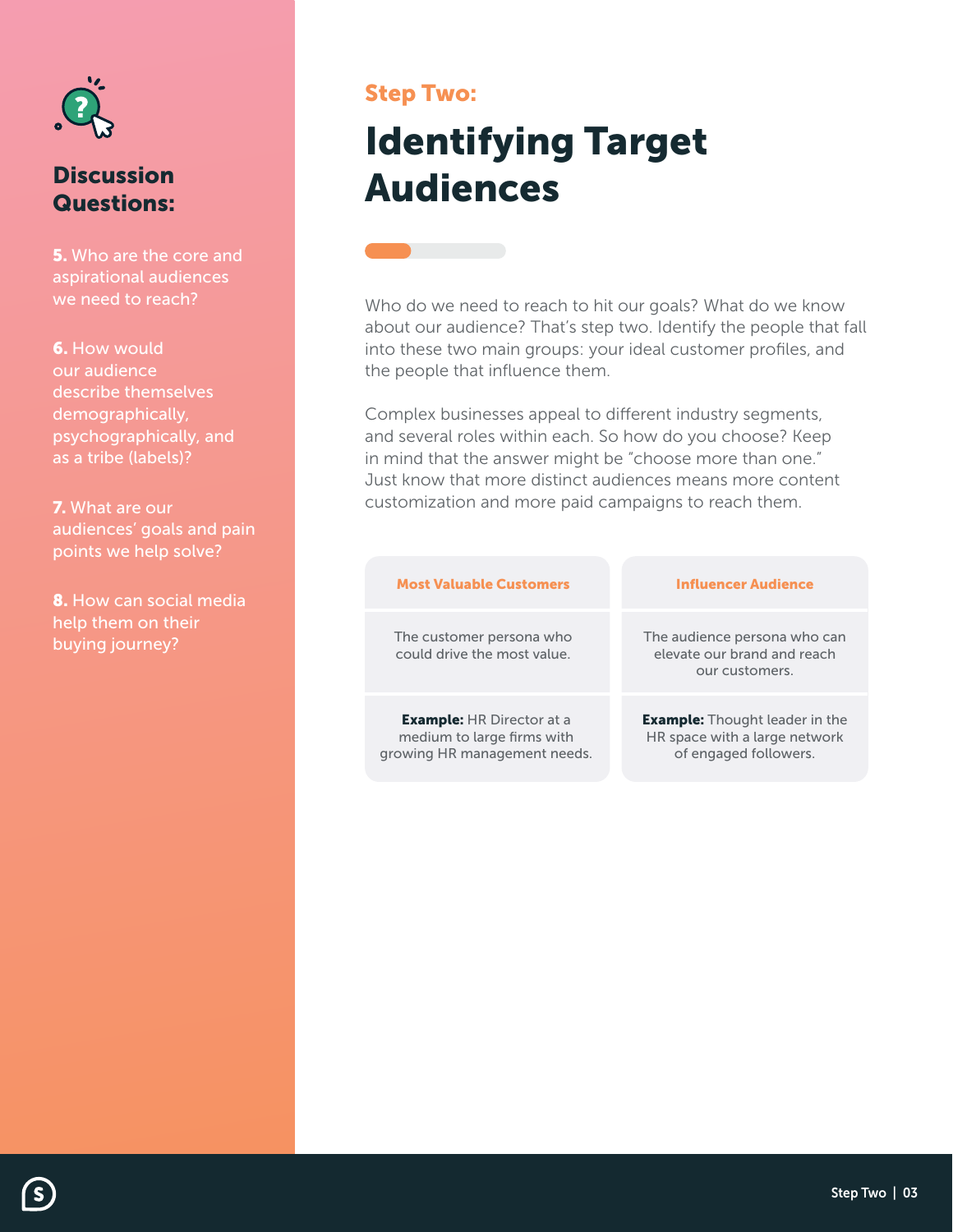

**9.** Are the primary channels vital to hitting our primary goals?

10. Which channel features will we use to maximize our impact?

11. Which channels should we keep on our radar to grow into next?

12. Which channelspecific metrics will we monitor regularly?

13. How will we measure and ensure we're reaching the right audience?

#### Step Three:

# Establishing a Channel Strategy

After the "Who" comes the "Where." That means identifying social media channels to focus on, defining the role they'll play, and prioritizing the native features you will use.



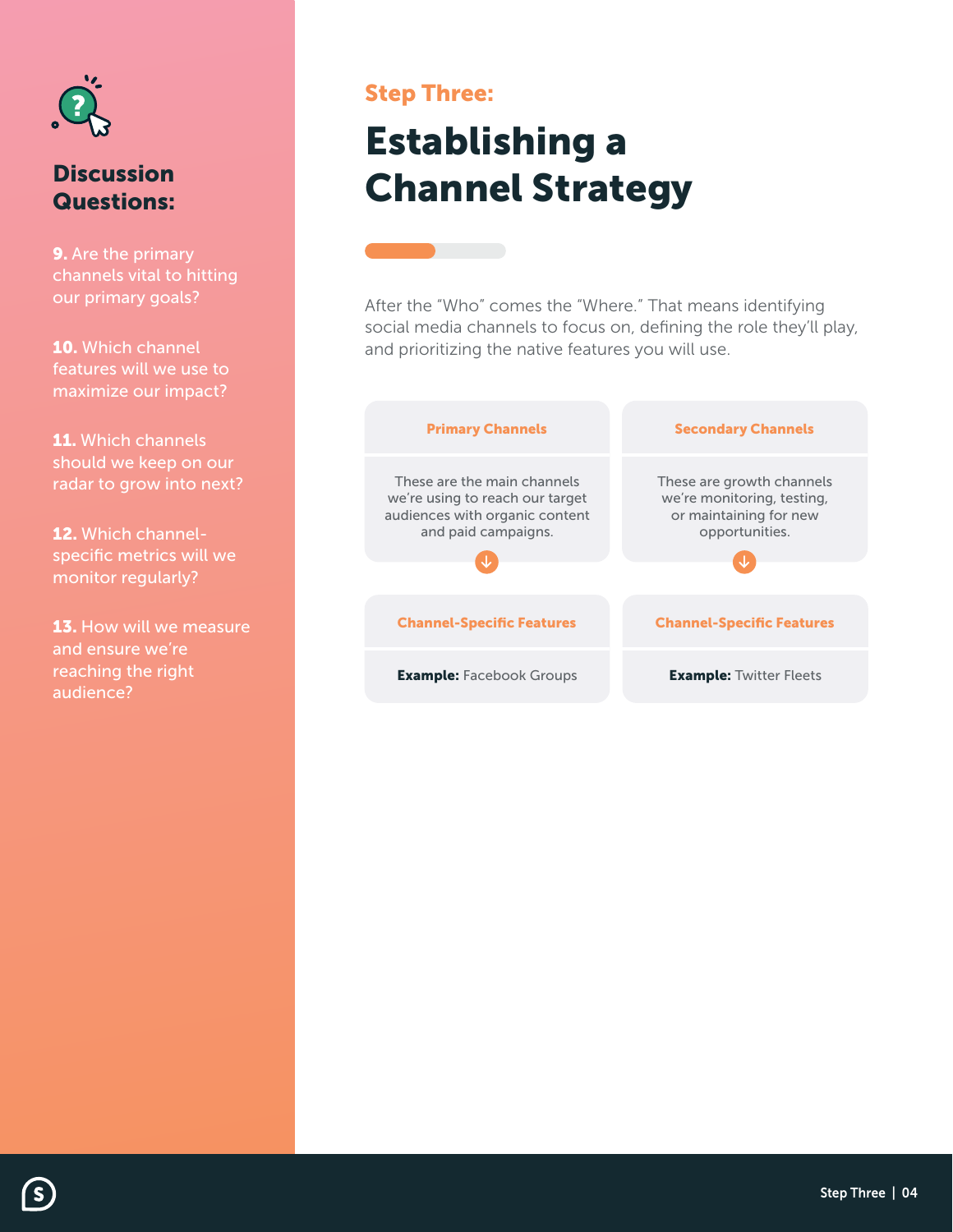

14. Which content formats and topics will we prioritize based on potential impact and available resources?

15. What does our audience find funny? Useful? Beautiful? Inspiring?

16. How do we bring out our personality, people, and places in our content?

17. How can our content reduce the friction to becoming a customer?

18. How would we describe our visual and written voice?

#### Step Four:

# Designing a Content Strategy

Your content strategy is the foundation of your social media strategy. When outlining your content strategy, these are the four categories of content to keep in mind:



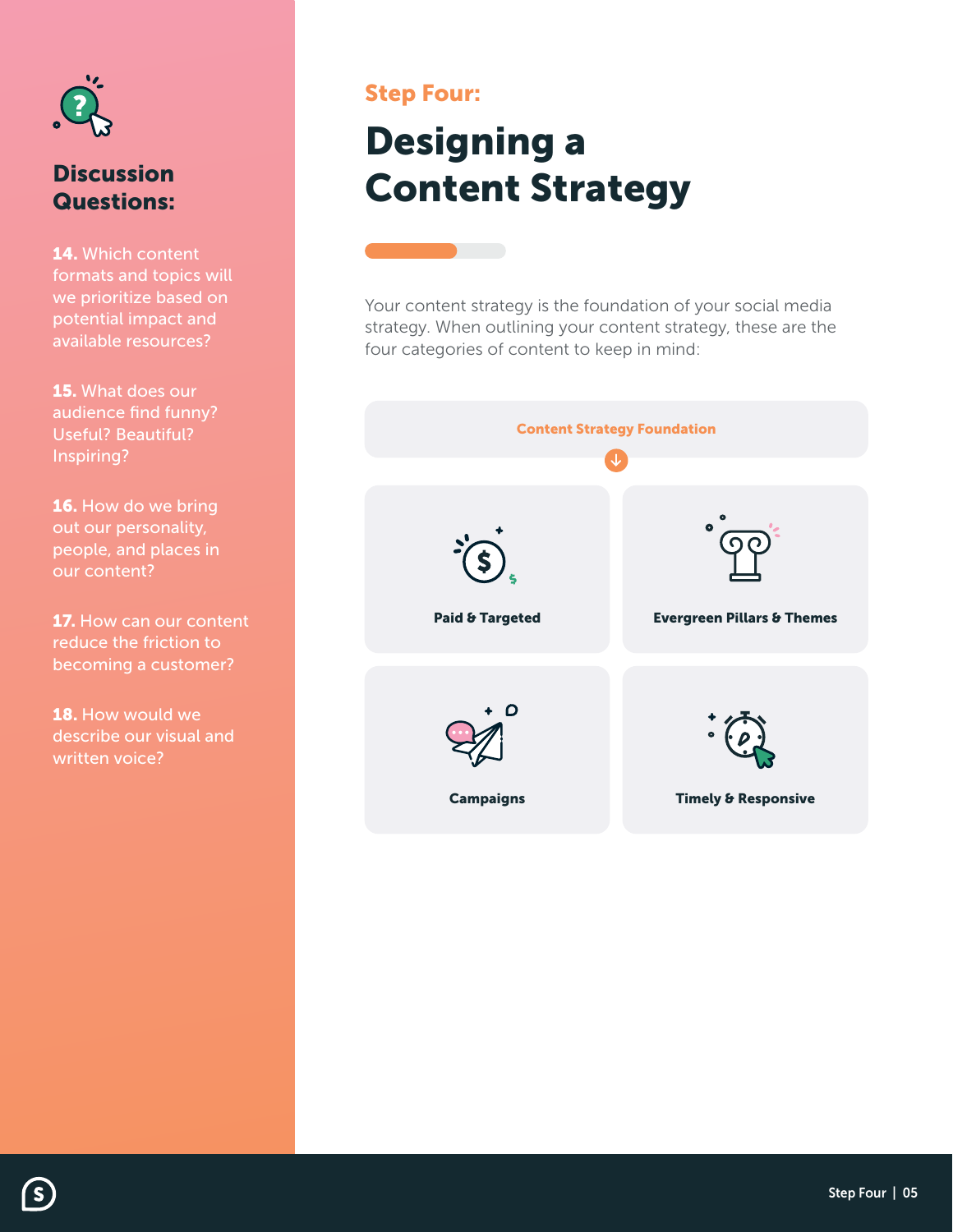

19. Do we have the proper tracking in place to measure success from paid advertising?

20. Do we have data from our prospects and customers that we can use to build more targeted audiences?

21. Do we have our Pages, ad accounts, and Pixel set up in Facebook Business Manager?

22. Which people and publishers that speak to our audience could be tapped as influencers?

#### Step Five:

# Amplifying Content **Distribution**

All that useful, funny, interesting content you made won't matter without a plan for getting it in front of people. That's where paid distribution and amplification comes in. Start thinking about how you will expand your content's reach by identifying:



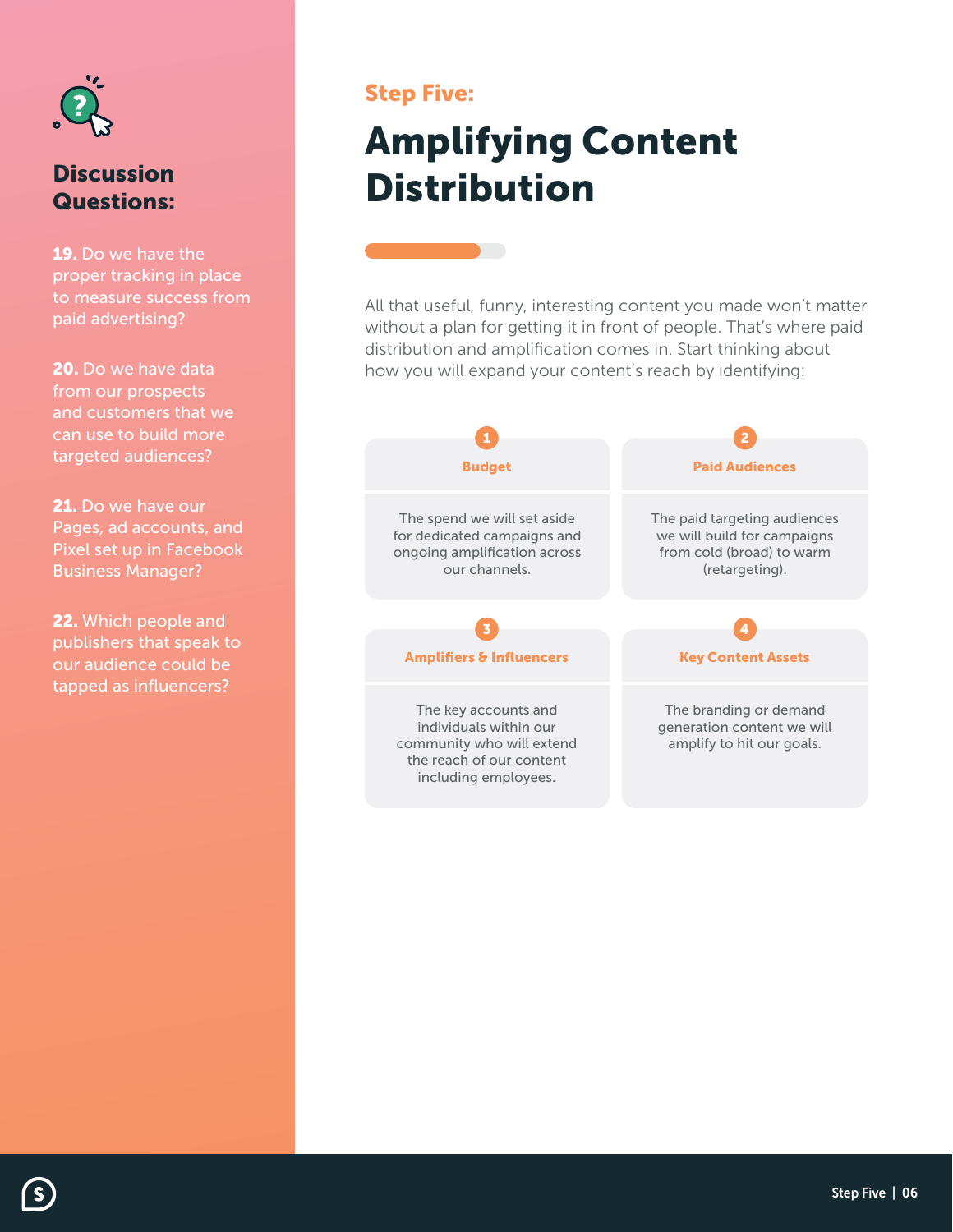

23. Which functional social media roles will be owned and supported by an individual contributor, outsourced, or shared by multiple people?

24. What planning and implementation activities should be scheduled daily, weekly, monthly, and quarterly to stay on track?

25. What tools do we need to organize our calendar, content + community management, and reporting more efficiently?

### Step Six:

# Implementation and Roles

The final planning step is to decide "who will do what by when." Whether you're a team of one or many, it's essential to assign the functional roles and their responsibilities.